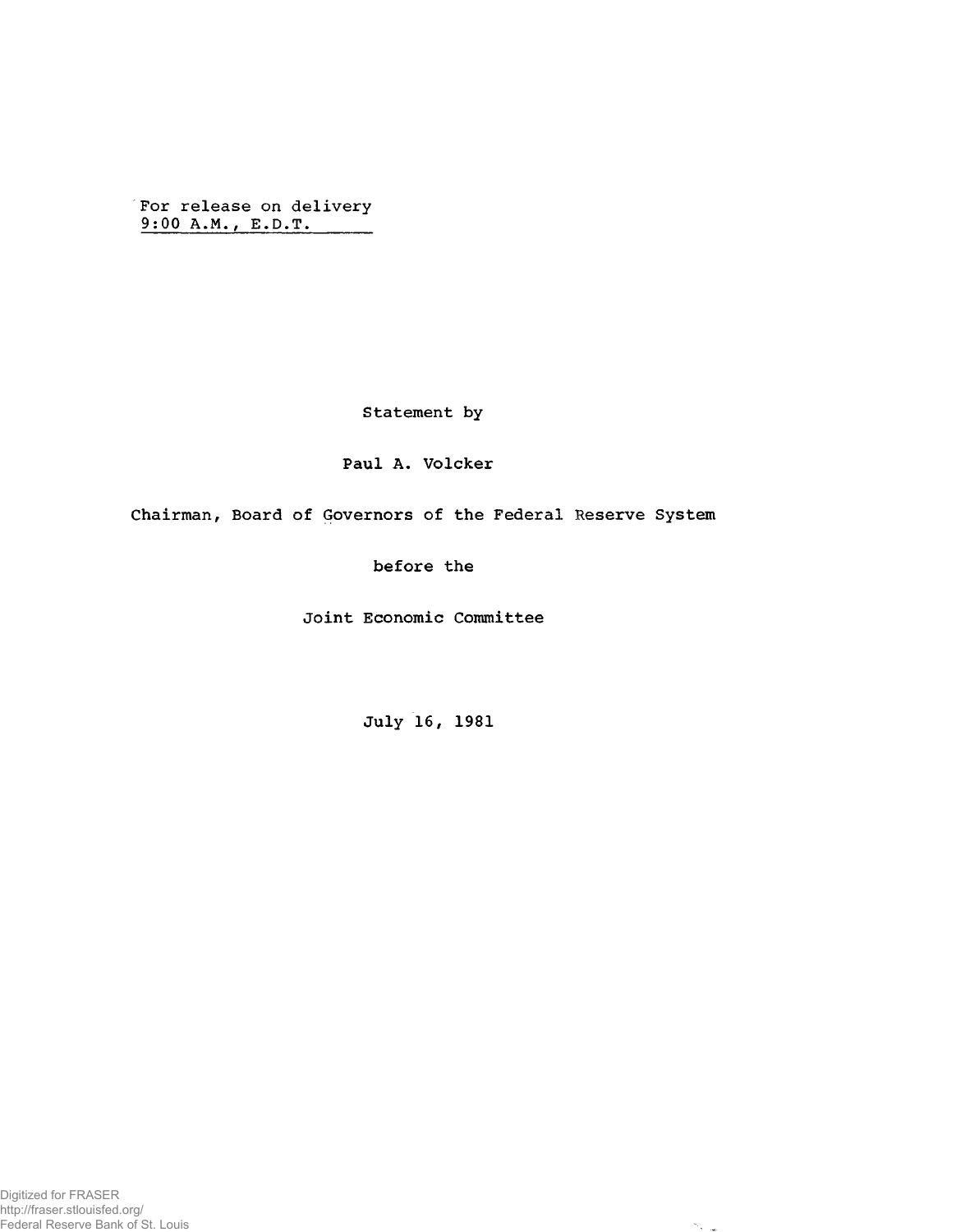I appreciate the opportunity to appear before this Committee to present the Federal Reserve's views on the international implications of U.S. macro-economic policies, and particularly monetary policy.

Inevitably questions arise abroad, as they do in this country, about particular techniques and implications of U.S. ecomomic policies. After all, nearly all of the nations represented at the Ottawa Summit, and most others, are faced with difficult problems and choices in developing economic policy, and external influences on their interest rates and exchange rates inevitably raise new complications for some -just as at times external developments complicate our own policy-making. However, the expression of such concerns should not be taken as disagreement with the basic intent or thrust of our policies, certainly not among those most closely concerned with financial policy. I base that judgment on my own discussions with central bankers and finance ministers abroad as well as on the conclusions reached in May at the meeting of the IMF's Interim Committee in Gabon and more recently at the OECD Ministerial meeting.

Accordingly, I expect that the President will hear a general endorsement of the broad purposes and objectives of U.S. economic policies when he meets next week with other heads of state and governments. Specifically, I believe that the priority the United States has attached to the fight against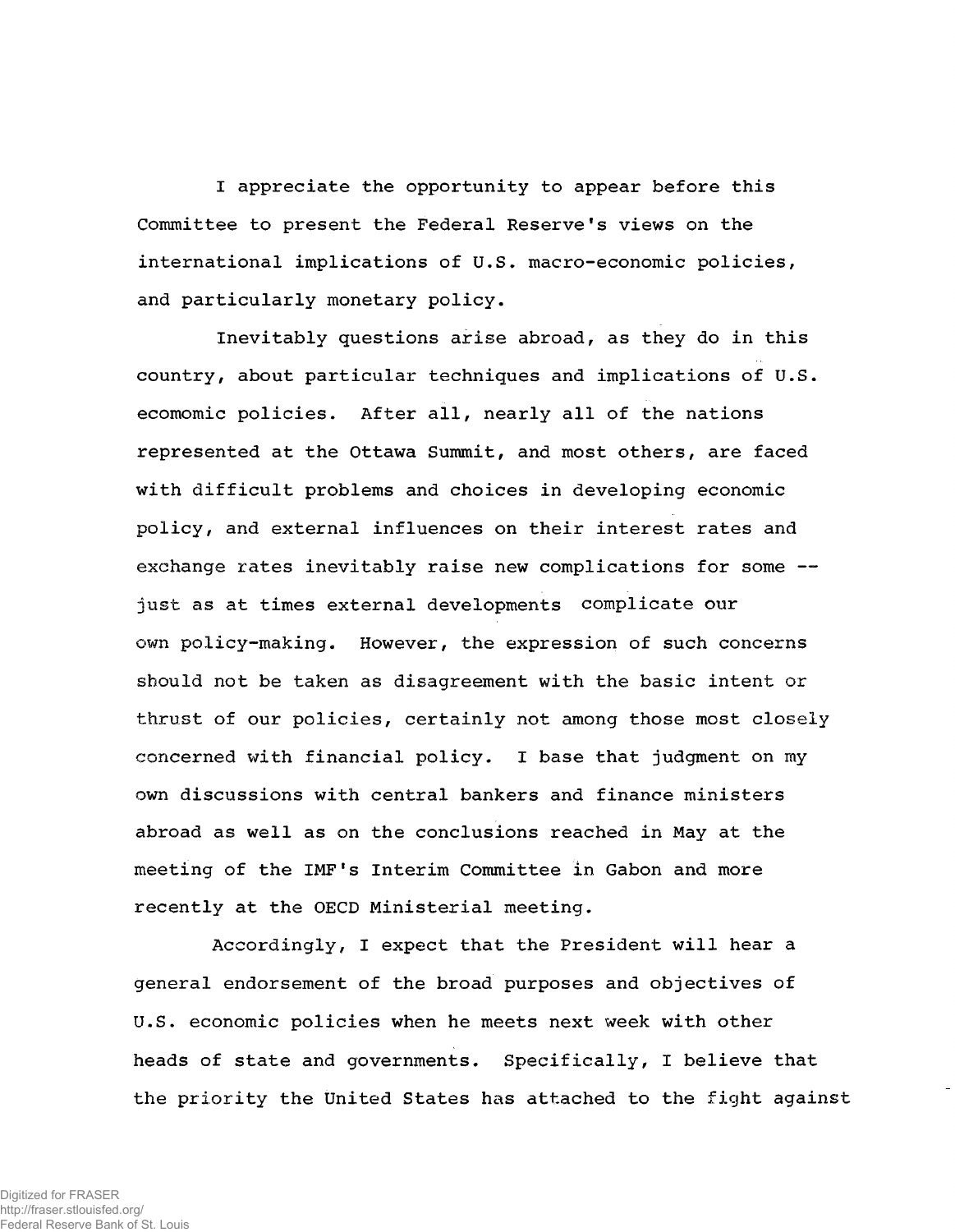inflation is widely appreciated. Indeed, the leaders of these very nations, along with many others, have long urged us to adopt rigorous and convincing anti-inflation policies, and I do not believe they will change that attitude now.

Foreign officials do rightly stress that, in our interdependent world, U.S. economic developments and policies have ramifications for the policies and performance of other economies Our weight in the world economy, while relatively smaller than in the early postwar years, is still very significant, and leaders abroad have to take U.S. economic policies into account when they formulate their own programs. They do want us to be aware of the external implications of high dollar interest rates and a rising dollar, as we should be. The short-run effects -abroad as well as at home — can indeed be discomforting. But we should also have a sense of proportion about those effects.

The United States should not and can not assume the responsibility for all the economic difficulties of particular countries. In some instances — for example, countries with sizable balance-of-payments deficits -- some depreciation of their currencies relative to the dollar may have been natural, and a number of countries have internal reasons for following firm monetary policies. Changes in exchange rate relationships within Europe have been relatively small recently, and most of the trade of those countries is not affected by the substantial appreciation of the dollar. The point is often made in the context of the dollar's appreciation that oil and other

 $-2-$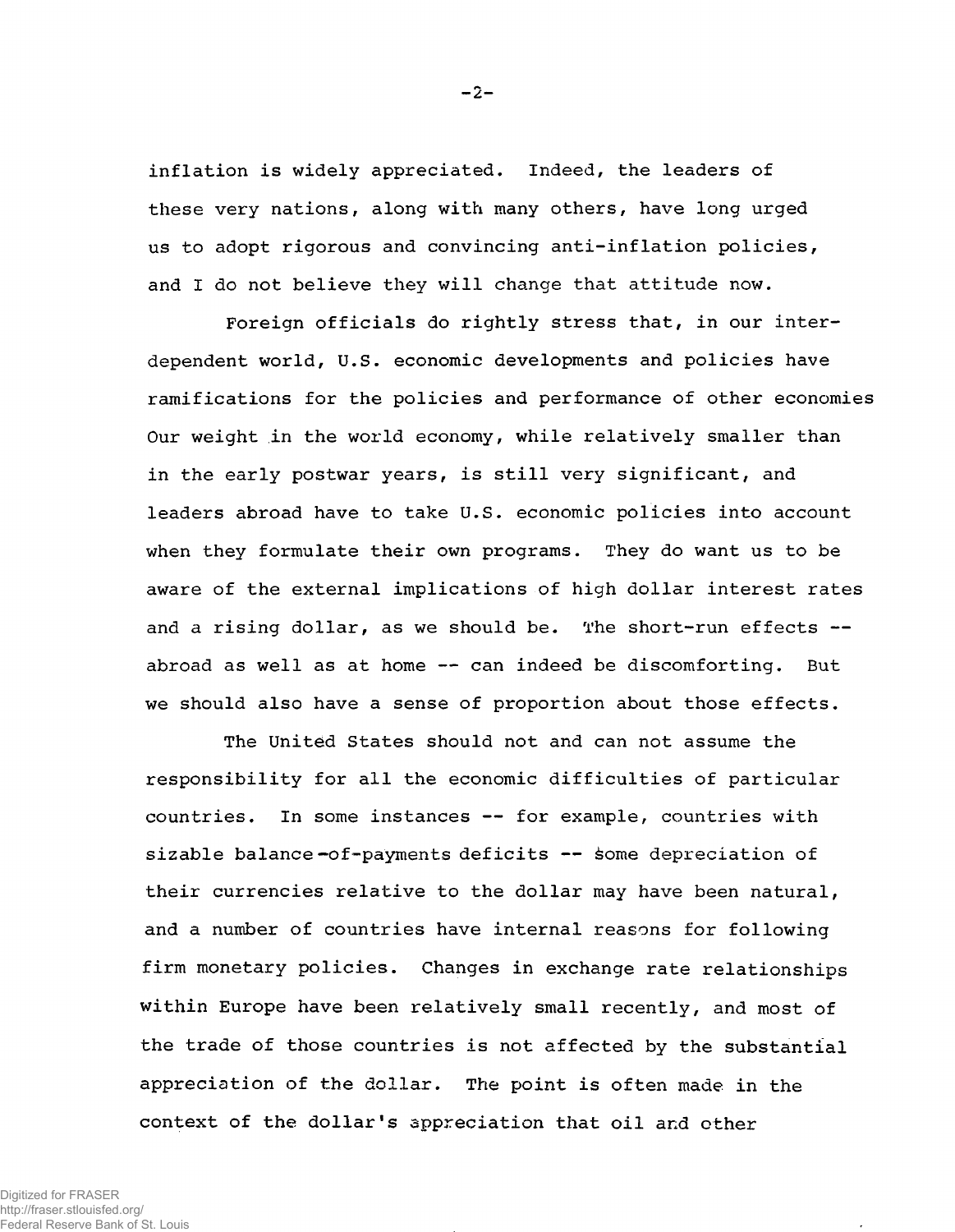commodities are priced in dollars, but it should also be pointed out that monetary restraint in the United States has contributed importantly to squeezing out inflationary excesses in those markets.

In general, it is rarely easy to trace through the relative weight of different forces impacting on the economic policy problems of different countries. We all — certainly including the United States — must guard against a temptation to assign undue responsibility to external forces. I would remind you that any exchange rate involves two national currencies; a change in that exchange rate may reflect policies or developments in either country, or more likely both at the same time. The recent "strength" of the dollar vis-a-vis some currencies headlined in the press has been relative; it may be -- indeed has been -- influenced by conditions abroad, as well as in the United States. I would note that short-term interest rates in the United States are a bit lower today than at the turn of the year, and interest rate differentials are narrower with respect to continental European currencies. Yet the dollar has appreciated substantially against those currencies over the past six months.

Because of the potential for misunderstanding, and because developments and policies here do have effects on other countries whose leaders face difficult economic problems and choices, we have a clear responsibility to listen closely to their views, to explain our policies carefully, and to respond to constructive,

 $-3-$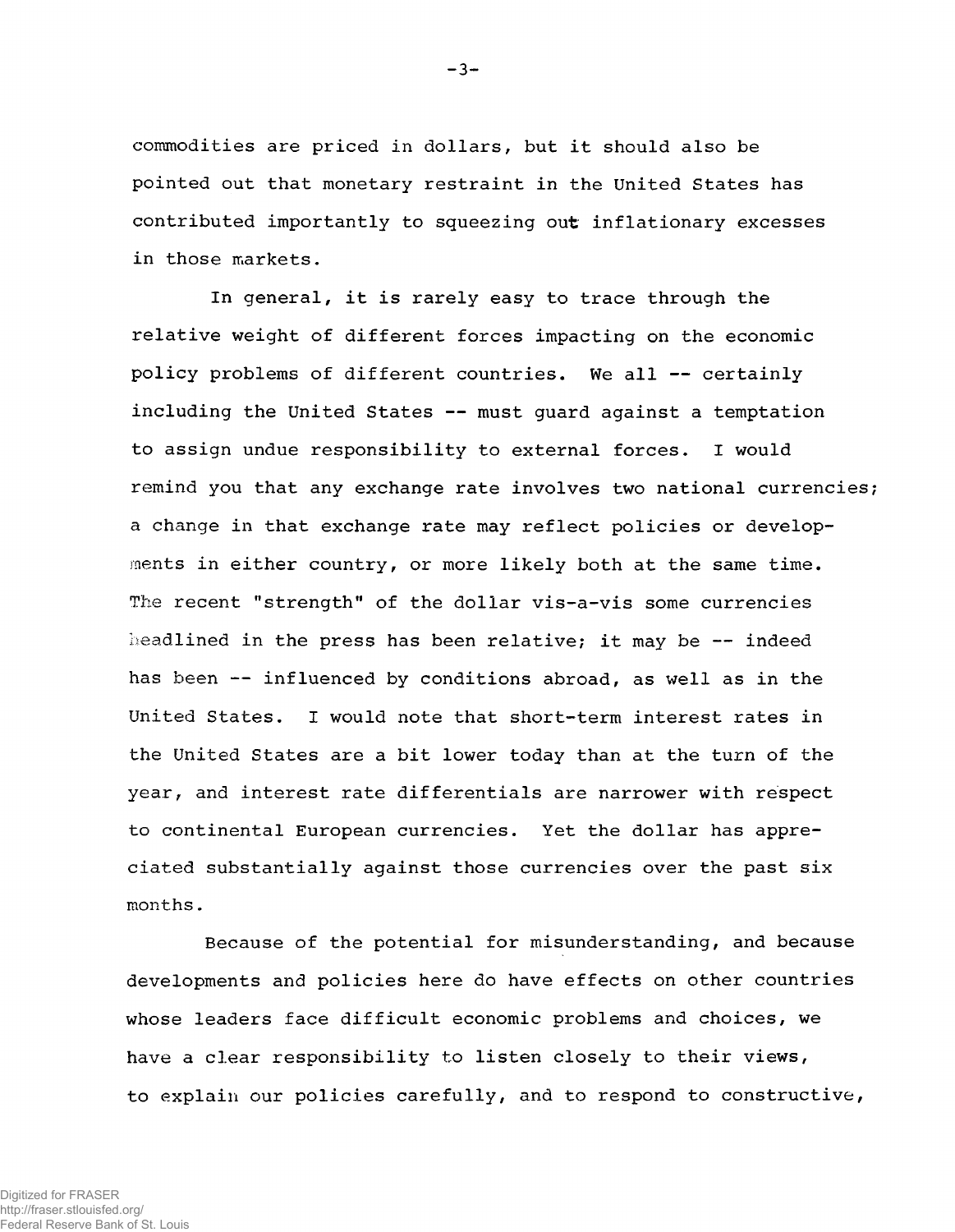substantive criticism. Prolonged misunderstanding is always dangerous, for economic and political friction could impair the fabric of the open international economy that serves us all. My perception is that, fortunately, there is broad understanding of our objectives and policies — combined, of course, with a good deal of impatience in awaiting results, just as is sometimes the case at home.

The essential point about U.S. economic policies -monetary, fiscal and other -- is our commitment to reducing inflation. Most of the foreign leaders with whom I have talked readily agree that it is in their countries' fundamental interest, as well as ours, that the United States make significant progress against inflation. Because of the dollar's role in world financial markets and because of the U.S. prominence in the world economy, a necessary condition for the restoration of stability in currency markets and for the resumption of sustained, worldwide economic growth is the restoration of greater price stability in the United States.

Obviously, they,as we, would like to see lower and more stable U.S. interest rates and less variation in exchange rates. Everyone would agree that reduced inflation and a clear sense of movement toward price stability must be the basis for maintaining such stability over time. Against that background, international discussions raise questions of means, not ends.

As you know, Federal Reserve monetary policy has been directed at restraint in the rate of growth of the monetary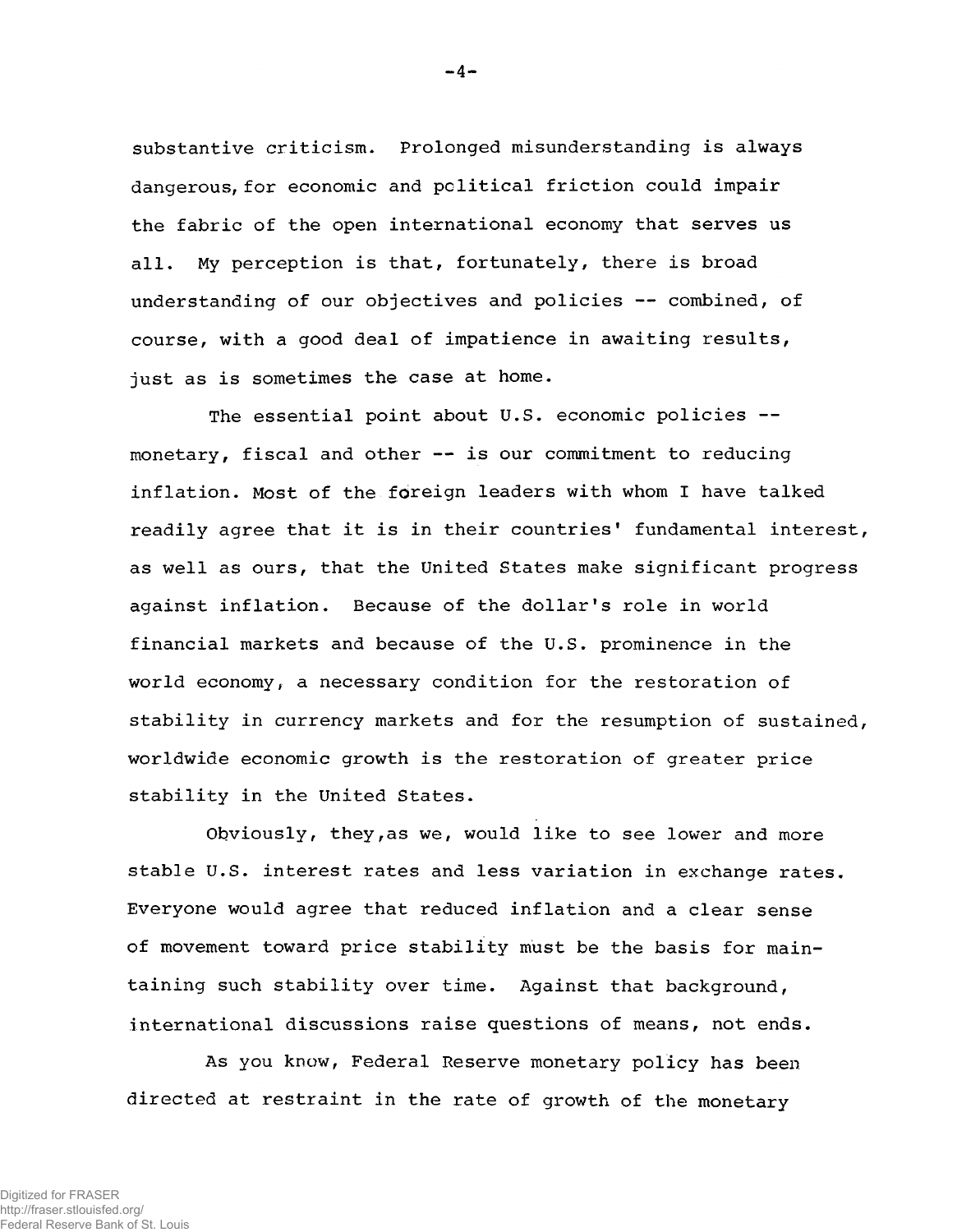aggregates. Some observers  $--$  and they are not confined to those outside our borders — believe we are following a policy deliberately directed at achieving high interest rates and dollar appreciation. Such views are mistaken; the Federal Reserve has neither an interest rate nor an exchange rate objective. We do take the view that persistent restraint in the growth rates of the monetary aggregates is necessary to ensure lower inflation — and therefore lower interest rates — over time. I find no disposition among my colleagues abroad to question that necessity.

In the short run, interest rates are a function of the many factors that influence the demand for money and credit, including the budgetary position of the government, the strength of business activity, and the inflationary momentum. So long as actual and expected inflation and nominal demand remain strong, high interest rates should not be surprising. Only when inflation slackens significantly, and markets believe the slowdown will be sustained, can we look forward to meaningful, sustained declines in dollar interest rates, consistent with growth in real activity.

Relative interest rates can and do influence exchange markets. But that influence has to be judged in the context of other influences working at the same time. As I have already suggested, it would be a mistake to attribute the roughly 20 percent weighted-average appreciation of the dollar since December of last year primarily to the behavior of nominal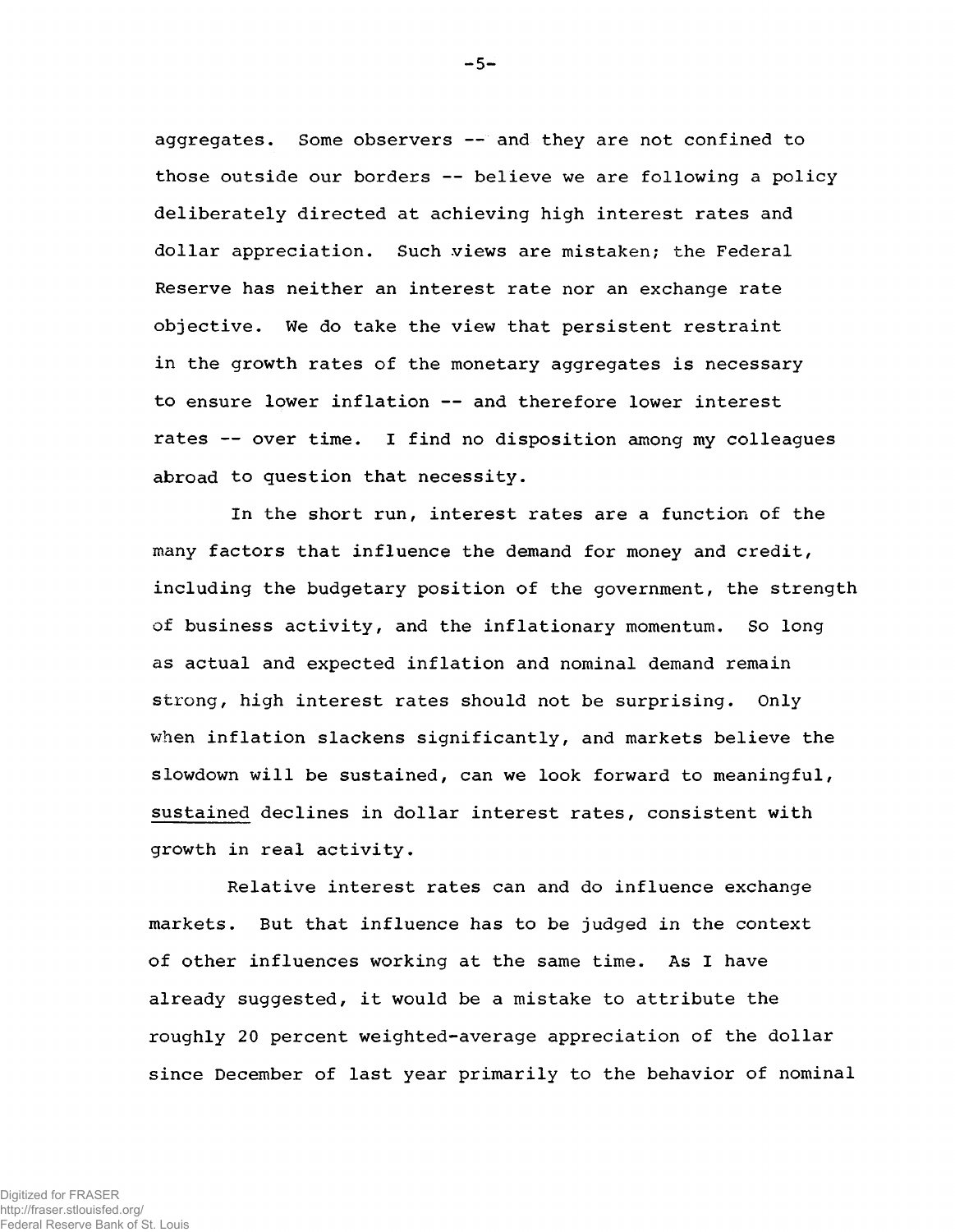interest rates on dollar assets. The differential between U.S. interest rates and short-term interest rates on average in foreign industrial countries has declined about  $2-l/2$  percentage points since the end of 1980. U.S. short-term interest rates are now about 1 percentage point less than their December average. Interest rates on the continent of Europe are appreciably higher, yet their currencies have depreciated substantially relative to the dollar. Interest rates in two of the Summit countries — Japan and the United Kingdom — have declined so far this year, and in one of those countries -- Japan -- the depreciation of its currency relative to the dollar has been smaller than that of the continental European currencies. The yen, as well as the Canadian dollar, has experienced a weighted-average appreciation so far this year.

Obviously, one must look beyond absolute or relative interest rates to explain the dollar's appreciation this year. Among the other relevant factors in the United States have been the first signs of some improvement in our relative inflation performance, a continuation of a relatively favorable U.S. current-account position, and favorable assessments of the potential of the new Administration's economic program. On the other side of the Atlantic, balance-of-payments deficits have been large, and there has been a sense of greater political change and uncertainty.

A number of foreign observers, while not questioning the need for monetary restraint in the United States have

 $-6-$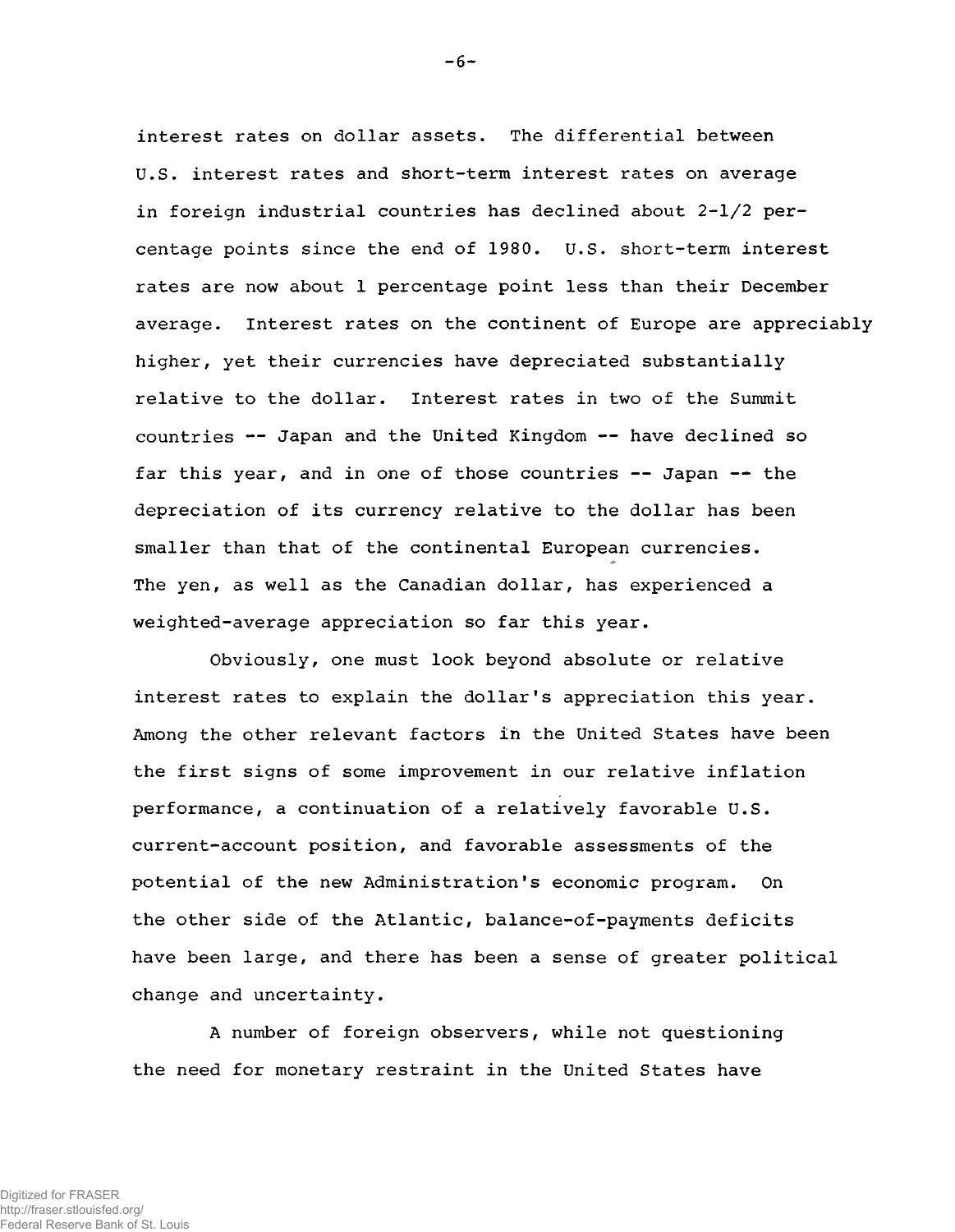suggested that monetary policy should not carry so much of the burden of the stabilization effort either here or in their own countries. As you know, I have also often emphasized the importance of fiscal restraint and regulatory and other policies, alongside firm restraint on the money supply, in a comprehensive program to reduce U.S. inflation. At the same time, we all have to recognize the difficulties in changing these policies dramatically and quickly. We are in fact making progress in reducing the strong upward trend in government expenditures -- and I would remind you that the Administration has emphasized that more will need to be done in future years, particularly if we are to reap the benefits of tax reduction in a context of reduced budget deficits. The closer the budget is to balance, all else equal, the less pressure will be felt in financial markets, the lower interest rates will be, and the danger of abnormal exchange rate pressures will be lessened. But it would be unreasonable to expect a balanced budget overnight, and I believe there is a growing understanding abroad, as at home, that fiscal policy cannot easily be shifted in the short run. After all, most other governments are grappling with fiscal problems at least as difficult as our own.

It is equally important to recognize that there are no "quick fixes" available through monetary policy to lower or fine tune interest rates. If the Federal Reserve, for example, were to deviate from its policy of monetary restraint in an effort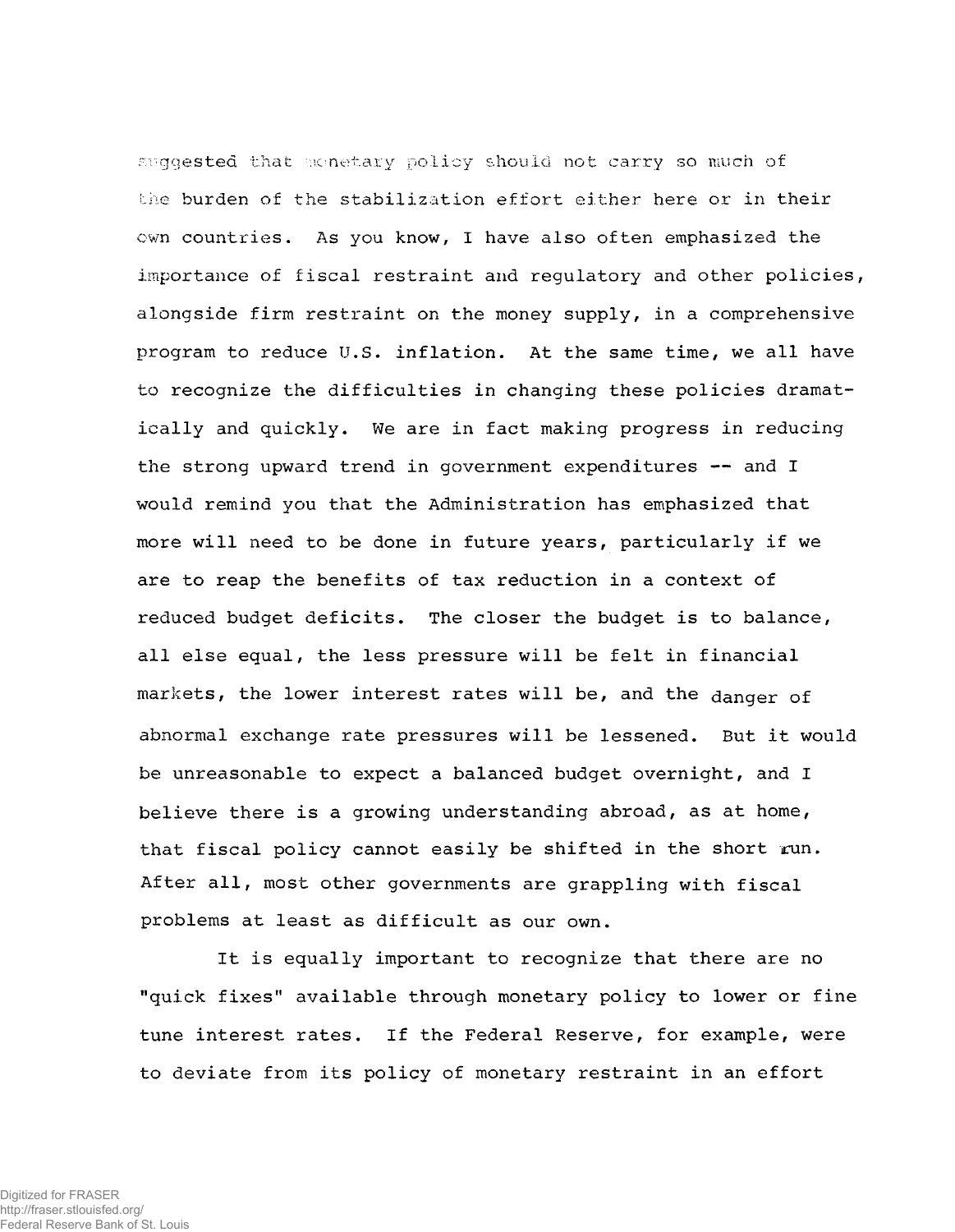to lower interest rates, any seeming short-run relief would have to be balanced against the substantial risk -- for the United States and the rest of the world — of excessive credit growth, a further hardening of inflationary expectations, and still greater interest rate pressures in the future.

"Like others, I shall applaud lower interest rates in the United States any day if they signal success in the battle against inflation. But I would look upon lower rates with mixed feelings if they promised more inflation and hence higher interest rates for the future." Those words are not mine, but those of a central bank colleague in Europe.\* It seems to me they capture the essence of our policy problem.

Of course, as I suggested earlier, there is impatience for results. Monetary restraint is painful, and it cuts unevenl at home as well as abroad. Moreover, the burdens are not restricted to the industrial economies; developing countries are affected as well. Some are experiencing slower growth in their exports because of slack demand in the industrial world. They are all facing much stiffer borrowing terms in international markets than those to which they have been accustomed. It may be of little comfort to suggest that, in some cases, those terms may well have been too easy in the past — internationally as well as domestically nominal interest rates have frequently

<sup>\*</sup>Remarks by Karl Otto Pohl, President of the Deutsche Bundesl June 12, 1981, before the Roundtable of the International Ba Institute in Cannes.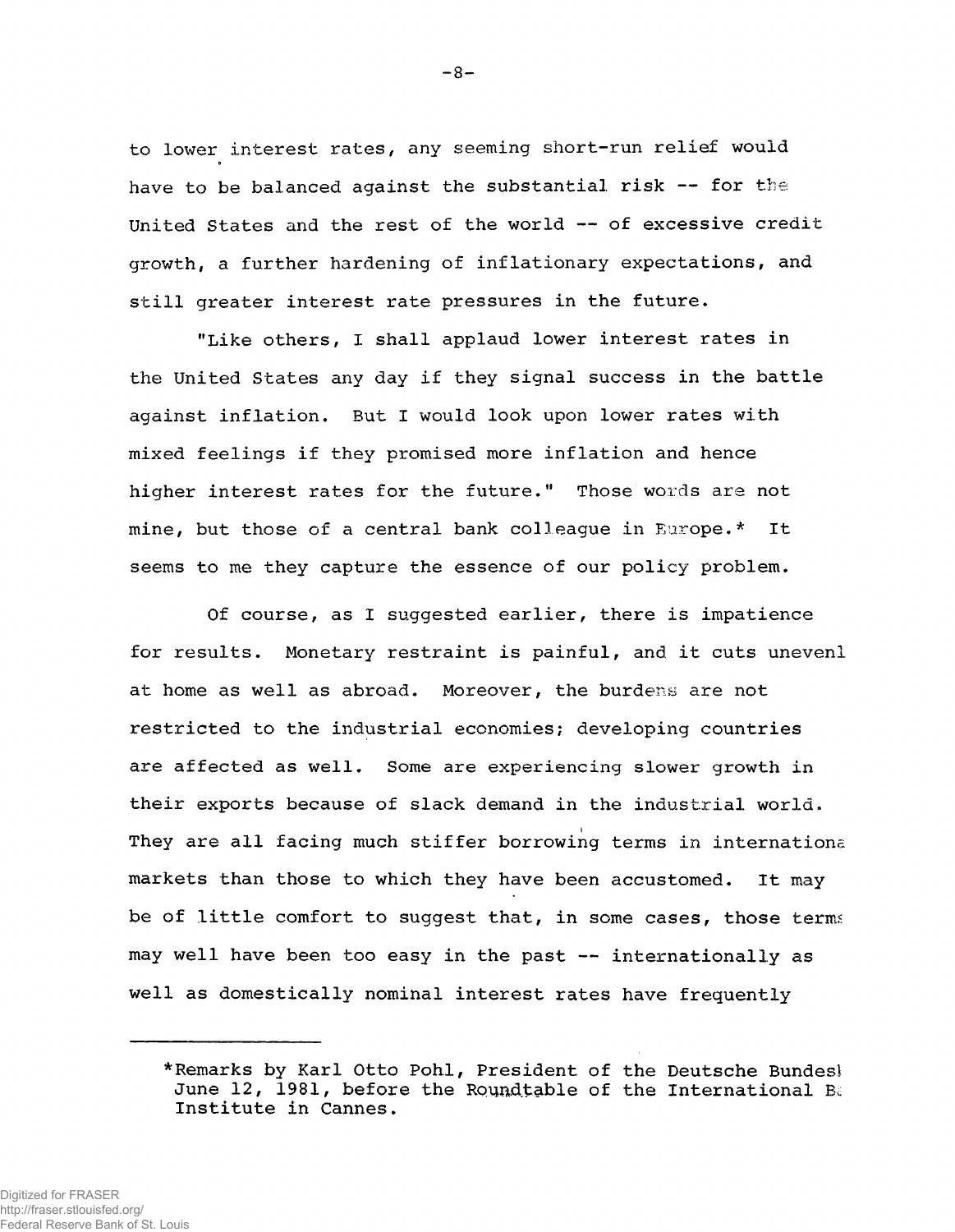been exceeded by actual inflation rates, encouraging excessive indebtedness and the postponement of needed adjustments. What we would all like to see is a reasonable middle ground, and more stability and predictability; we will not succeed unless we keep at it.

If we cannot promise instantaneous and easy results -the answers do not lie in "fine tuning" fiscal or monetary policies — we can and must make the effort necessary to explain our policies, formally and informally, in all the forums available to us, and to consider carefully the views of others. In that connection, I have long felt that the economic summits can help assure that our mutual economic concerns are fully discussed and addressed at the highest level, and the success of those meetings over time can be measured less by any concrete agreements than by the degree of understanding reached about our mutual problems and purposes,

Certainly we must all avoid the temptation to become inward looking during this difficult period. Intensification of trade restrictions would be damaging to the interest of all countries. Together we must seek effective ways to help developing countries cope with their own serious adjustment problems, not the least by maintaining and strengthening our commitment to cooperation' and dialogue in the IMF and World Bank.

Most of all, it is crucial that we not fail in our basic purpose of restoring stability and laying the base for